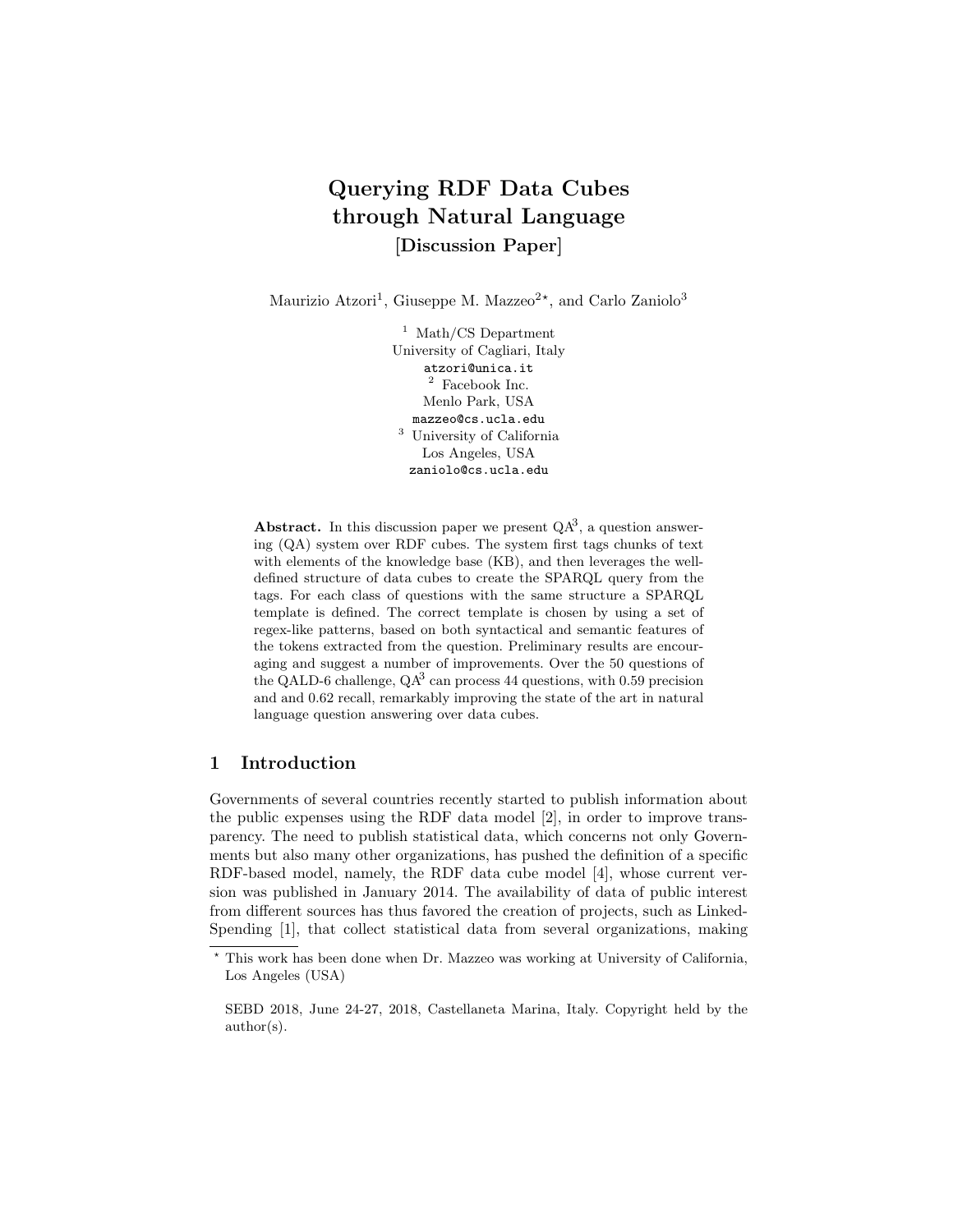them available as an RDF KB, according to the Linked Data principles. However, while RDF data can be efficiently queried using the powerful SPARQL language, only technical users can benefit from their potential by extracting human-understandable information. The problem of providing a user-friendly interface that enables non-technical users to query RDF knowledge bases has been widely investigated during the last few years. Some of the existing approaches are the following. Exploratory browsing enables users to navigate the RDF graph by starting from an entity (node) and then moving to other entities by following properties (edges). Although users do not need to know beforehand the names of properties, this approach is effective only for exploring the graph in the proximity of the initial entity, and it is not suitable for aggregate queries. Faceted search supports top-down searches: starting with the whole dataset as potential results of the search, the user can progressively restrict the results by adding constraints on the properties of the current result set [\[10\]](#page-7-3). This approach was recently applied to the RDF data cubes [\[15\]](#page-7-4), following the long tradition of graphical user interfaces for OLAP analysis, based on charts representing different kind of aggregations of the underlying data. Another user-friendly system for querying RDF data is SWiPE [\[6\]](#page-7-5), which enables users to type the constraints directly in the fields of the infobox of WikiPedia pages. While this paradigm is very effective for finding list of entities with specific properties, its generalization to the RDF data cubes is not trivial. Natural language interfaces let the user type any question in natural language and translate it into a SPARQL query. The current state-of-the-art system is Xser [\[18\]](#page-7-6), which was able to yield F-scores equal to 0.72 and 0.63 in the 2014 and 2015 QALD challenges [\[3\]](#page-7-7), respectively. Although its accuracy is not very high, Xser largely won over the other participating systems. This witnesses the fact that translating natural language questions into SPARQL queries is a really hard task. The difficulty of this task can be reduced by using a controlled natural language (CNL), i.e., a language which is is generated by a restricted grammar [\[9,](#page-7-8)[14,](#page-7-9)[16\]](#page-7-10). While the accuracy of these systems is very high, some effort is required for following the language that can be recognized. None of the previously proposed systems, however, has been specialized for question answering over RDF data cubes.

Question answering over RDF cubes is, indeed, a brand new challenge, which raises issues different from those of question answering on a "general" KBs [\[11\]](#page-7-11). In fact, questions in this context are very specific, i.e., oriented towards extracting statistical information. For these questions a very accurate interpretation of specific features of the typical OLAP queries, such as different kind of aggregations or constraints on dimensions, is crucial, and misinterpretations can not be tolerated. In fact, while a partial interpretation of a general question might yield an acceptable answer, in an aggregation query misinterpreting a constraint is likely to result in a totally wrong answer.

In this discussion paper we present  $QA^3$  (pronounced as  $QA$  cube), a question answering system for RDF data cubes [\[5\]](#page-7-12). An overview of  $QA^3$  is presented in Section [2,](#page-2-0) and preliminary experimental results are reported in Section [3.](#page-5-0) We finally conclude the paper with Section [4.](#page-6-0)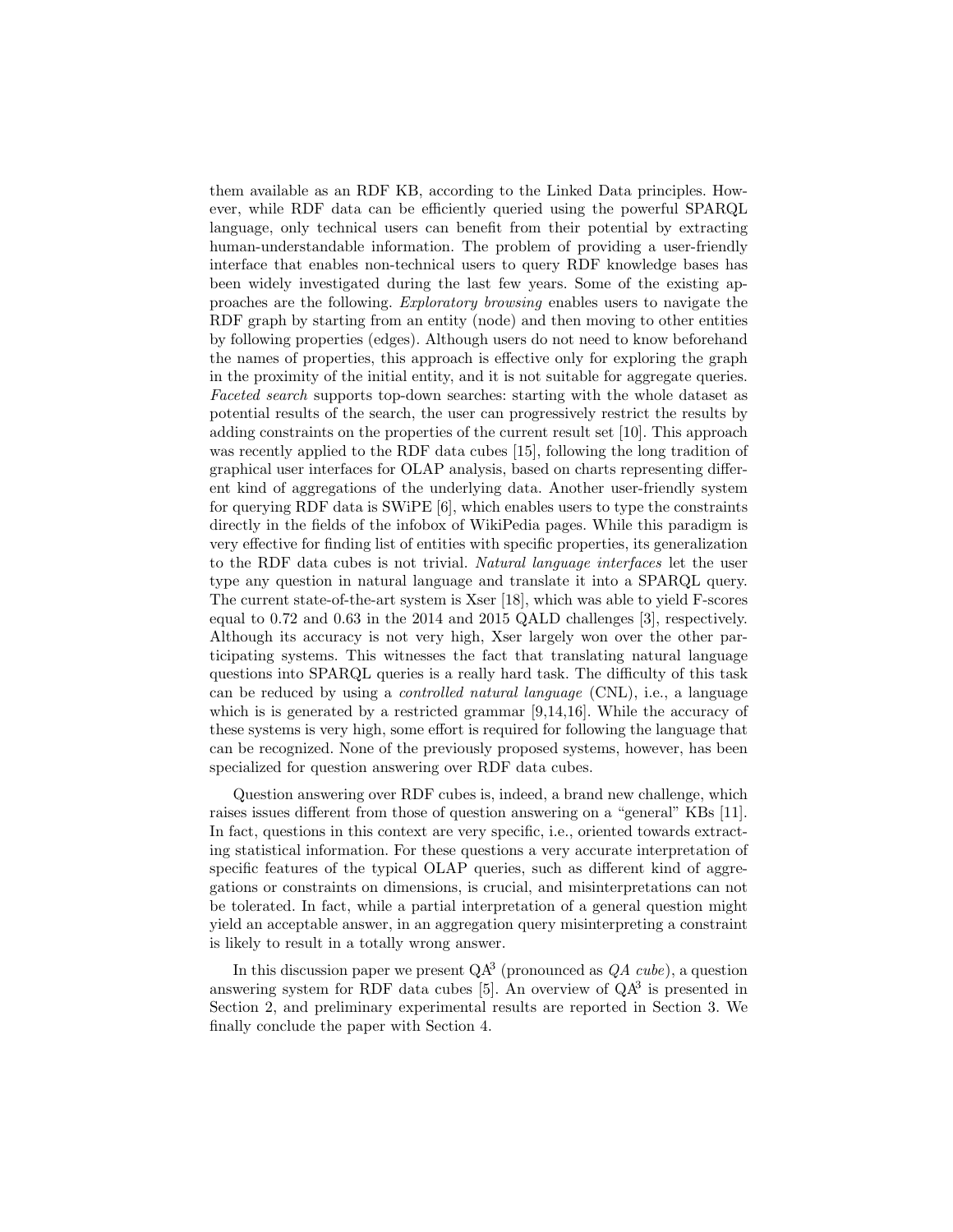# <span id="page-2-0"></span>2 An overview of  $QA^3$

QA<sup>3</sup> translates questions posed in natural language into SPARQL queries, assuming that the answer to the questions can be provided using one of the RDF data cubes "known" by the system. Given a KB containing datasets stored using the RDF data cube model [\[4\]](#page-7-1),  $QA^3$  works in three steps:

- the question is tagged with elements of the KB, belonging to the same dataset. This step also detects which dataset is the most appropriate to answer the question;
- the question is tokenized, using Stanford parser [\[13\]](#page-7-13), and the annotations are augmented using the tags obtained from the previous step. The sequence of tokens is then matched against some regex-like patterns, each associated with a SPARQL template;
- the chosen template is filled with the actual clauses (constraints, filters, etc.) by using the tags and the structure of dataset.

In the following each step is described in more detail.

#### 2.1 Tagging questions with elements of the KB

Given a string  $Q$  representing a question, for each dataset  $D$  we try to match the literals in D against chunks of Q. Before performing the matching, the strings are normalized, by removing the stop words and performing lemmatization. The result of the matching between Q and the dataset D can be represented as set of pairs  $\langle C, T \rangle$ , where C is a chunk of Q and T is a set of triples in D. Each matching is associated with a quality measure, which is based on the percentage of Q that is covered by tagged chunks. Some other advanced ranking methods (such as [\[7\]](#page-7-14)) could be used to further improvements in case of multiple candidates. We notice that related work [\[8\]](#page-7-15) extracts connected subgraphs given keywords instead of triples, although we connect them later constraining them to a sparql template (see later). The quality measure  $(\%$  of Q) enables the system to choose the dataset which most likely has to be used to provide an answer to the question.

#### 2.2 Finding the SPARQL query template

The domain in which  $QA^3$  operates is quite structured, especially compared to that of general question answering (e.g., DBpedia). As a consequence, the meaningful questions (i.e., questions that can be answered using the available KB) are likely to have a SPARQL translation which follow a limited set of well defined templates. For instance, if the user wants to know how much his city spent for public works in 2015, the question has to contain all the elements needed to detect the dataset to be used, the measure to aggregate and the aggregation function, and the constraints to be applied to restrict the computation on the observations in which the user is interested. This question, like a wide range of similar questions, can be answered by using the following SPARQL query template, based on the RDF cube dictionary [\[4\]](#page-7-1):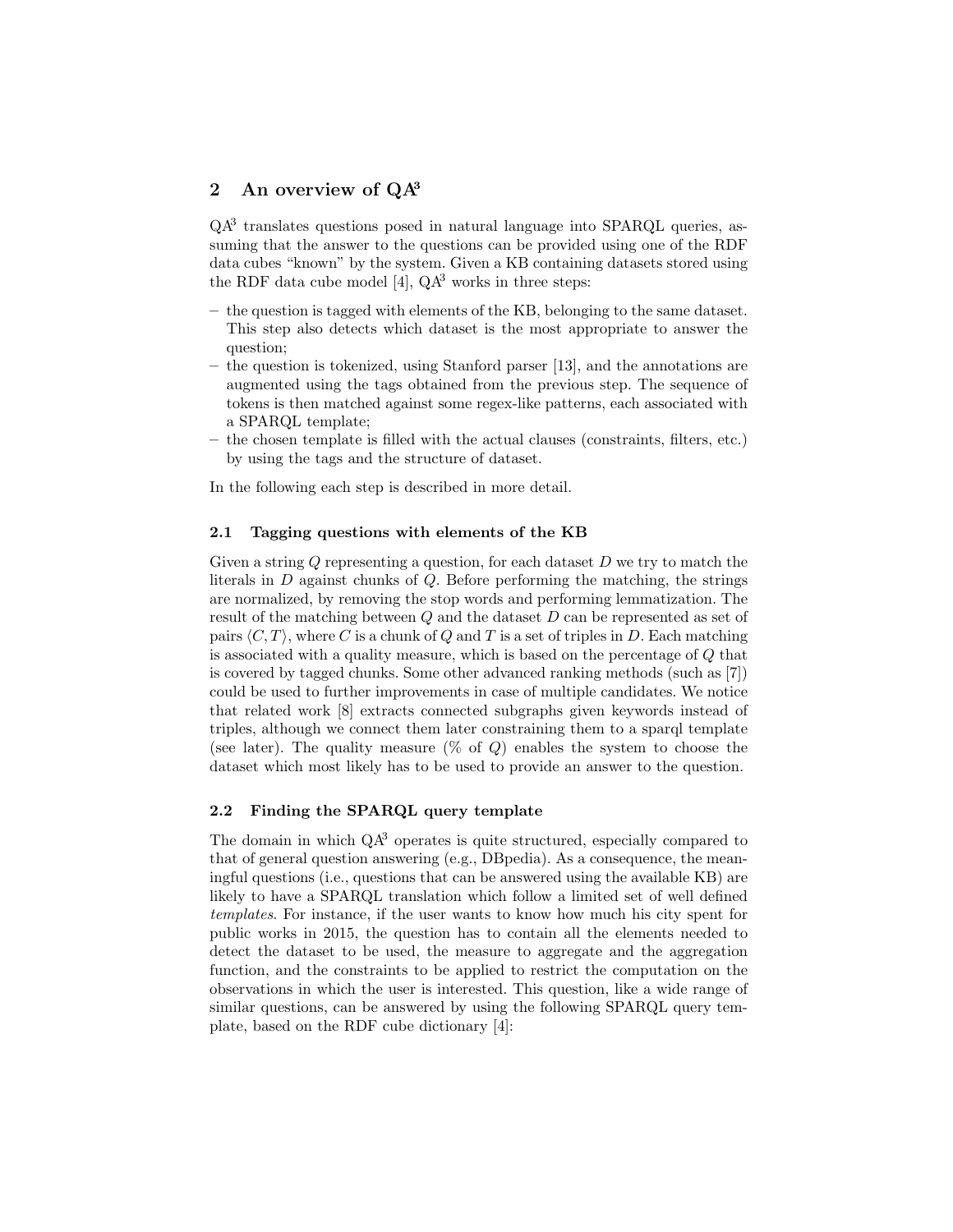```
SELECT sum(xsd:decimal(?measure)) {
  ?observation qb:dataset <dataset>
  ?observation <measure> ?measure .
  <constraints>
}
```
where <dataset> and <measure> have to be replaced with the correct URIs, and <constraints> has to be replaced with a set of triples specifying the constraints for the variable ?observation, representing the observations.

In order to leverage the typical homogeneity of the structures of these questions, we implemented a system, working of a set of SPARQL templates, that automatically detects the template to be used to provide an answer. To this end, each template is associated with one (or possibly more) regular expressions built on the tokens of the questions. The tokens are obtained using the Stanford parser [\[13\]](#page-7-13), which tokenizes the question and annotates each token with its lemma, its POS (part of speech) tag, and its NER (named entity recognition) tag. The annotations are augmented with the elements of the knowledge base (dataset, measure, dimension, attribute, literal) obtained at the previous step, and with a tag representing a possible aggregate function. For the latter, a specific (small) dictionary has been defined, using the words that are used most often to name aggregation functions (e.g., sum, total, average, maximum, etc.).

Thus, for each token we have the following features: (1) the POS tag, (2) the lemma,  $(3)$  the word (i.e., the original text),  $(4)$  the NER tag,  $(5)$  the KB tag (S: dataset, M: measure, D: dimension, A: attribute, E: entity, L: literal, O: none), and (6) the aggregation tag (S: sum, A: average, M: max, N: min, O: none).

The patterns used to match the tokens are defined as 7-tuples, where the i-th element represents the possible set of values for the i-th feature of the token (the features are assumed to follow the order in which they are listed above). For instance, the pattern  $WP|WDT, ..., ...$ ! E matches with tokens having WP or WDT as POS tag, any lemma, word, NER tag ( ), and the token must not be annotated as entity (E). The features that are not explicitly specified in the pattern (in this case the aggregation tag), are allowed to take any value  $($ . is implicitly assumed).

Patterns can be followed by a # symbol and by a string that represents a label name, that can be used to get the actual token/s that matched the pattern. These simple patterns can be used to build more complex regular expressions. We describe them by means of an example:

 $\{\_ \} * \text{WP} \cup \text{WD} \ \{\_ ,\_ ,\_ ,\_ ,0,0\} * \_ ,\_ ,\_ ,\_ ,0,10#1 \ \{\_ ,\_ ,\_ ,\_ ,\_ ,\} * \{\_ \ * \$ 

Each pattern of the expression above must match subsequent chunks of the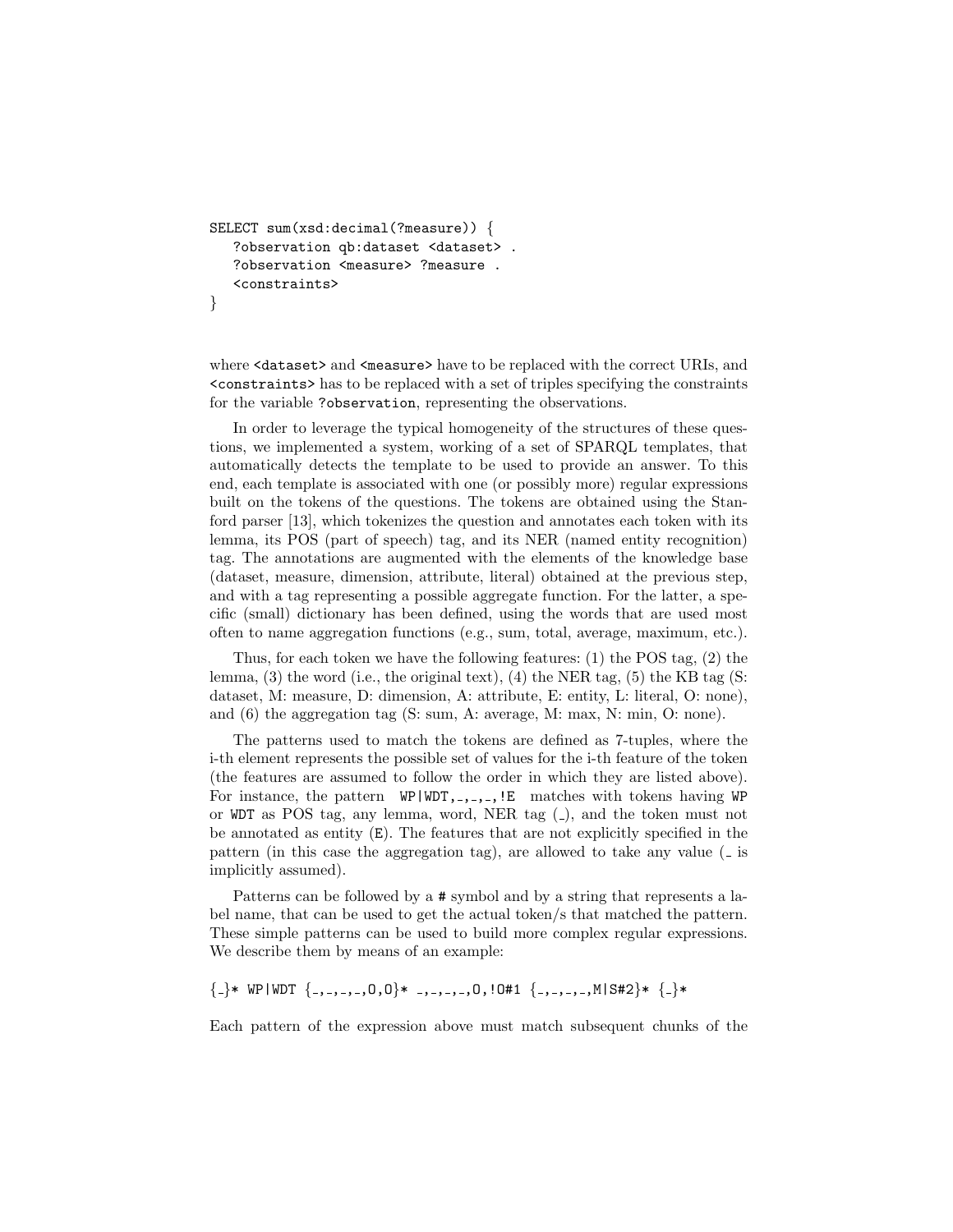whole question. The interpretation of the patterns appearing in the expression is the following:

- any sequence of tokens  $({},\$
- a token with the POS tag WP or WDT;
- any sequence of tokens, whatever their POS tag, lemma, word, and NER are  $(\_)$ , without any specific KB annotation and without any specific aggregation function (O);
- a token with any POS tag, any lemma, any word, and any NER, without any specific KB annotation  $(0)$  and with a specific aggregation function  $(10)$ . This token is assigned the label  $1$  (#1);
- any sequence of tokens with any POS tag, any lemma, any word, and any NER, with a KB annotation that can be a measure  $(M)$  or a dataset  $(S)$ . The type of tag for the aggregation function is not specified, which means it can be anything (in practice, it will be none). These tokens are assigned the label  $2(42);$
- any sequence of tokens  $({},\$

This expression can be matched against several questions, such as: "What is the total aid to the Anti Corruption Commission in the Maldives in 2015?". In general, that expression matches questions asking for the computation of an aggregation function, which is represented by the token with label 1 computed over a measure, which is represented by the token with label 2. The measure could also be implicitly denoted by the name of the dataset (e.g., when the dataset is about a specific measure of a set of observations - expenditures of town of Cary). These questions can be translated into a SPARQL query with the following structure:

```
select <groupByVar>
  <aggregationFunction##1>(xsd:decimal(?measure)) {
     ?observation qb:dataSet <dataset> .
     ?observation <measure##2> ?measure .
      <constraints>
  } <groupByClause>
```
where <aggregationFunction##1> has to be replaced by the actual aggregation function, which can be derived using the token annotated with label 1, <dataset> must be replaced with the URI of the dataset found in the previous step,  $\epsilon$  measure##2> must be replaced with the actual measure, using tokens labeled with 2. Finally, <constraint>, <groupByVar> and <groupByClause> must be replaced with the actual variable/clause (possibly empty), that are derived using the KB tagging, as described in the following.

We remark that this strategy for deriving the SPARQL template is quite general and the definition of new templates is quite simple. Although capturing all the natural language questions is not possible through a finite set of patterns, we found that very few expressions are enough to cover most of the questions posed in a typical form (see Section [3\)](#page-5-0).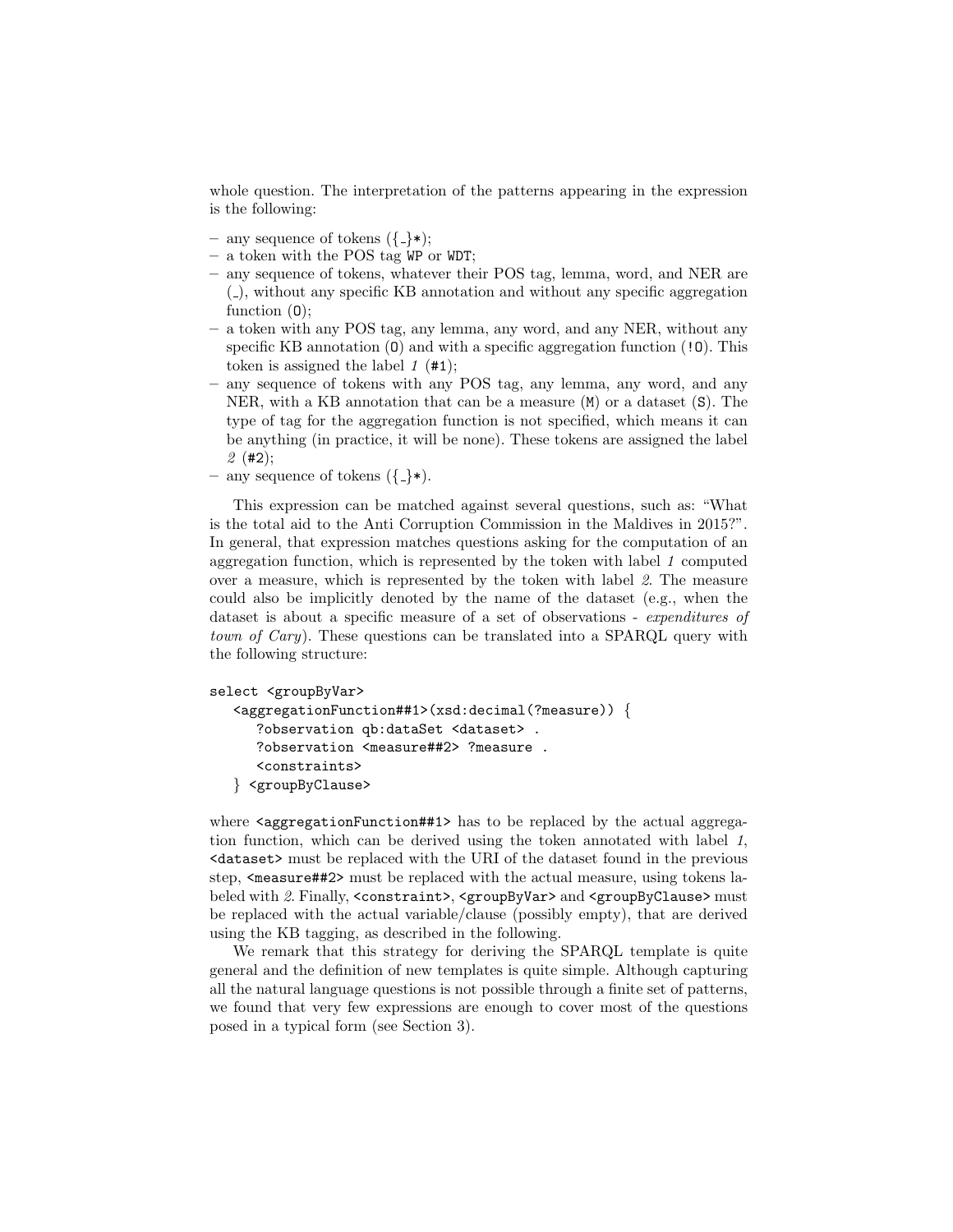#### 2.3 Filling out contraints and group-by

The most interesting part is the construction of the constraints and the groupby clauses. In order to construct the constraints, we observe that (i) if a literal is tagged, then it must be connected to the observation through an attribute, which is also reported in the annotation, and (ii) if an entity is tagged, then it must be connected to the observation through a dimension. The dimension could be explicitly tagged in the question, but it can be also derived by maintaining an index that maps every entity  $e$  to the dimensions which can take  $e$ as value. The substring <constraints> of the template can be thus replaced with a string representing the triples obtained as described above. Regarding the group-by variable and clause, we observe that a question requiring their use has to contain an attribute or dimension which is not bound to a value (literal or entity, respectively). Therefore, we can try to find those tokens that are tagged with a dimension/attribute  $X$  to which no value is associated. We then replace <groupByVar> with a variable identifier, say ?gbvar, and ?observation is connected to ?gbvar using the URI of  $X$ , and the  $\epsilon$ groupByClause> placeholder is replaced with group by ?gbvar. If no such attribute/dimension  $X$  can be found, both <gbvar> and <groupby> are replaced by the empty string.

# <span id="page-5-0"></span>3 Experimental results

 $QA^3$  participated in the task 3 of QALD-6 challenge [\[3\]](#page-7-7), where it was able to process 44 questions over the 50 available ones. The recall and precision over the 44 processed questions are 0.62 and 0.59 respectively, which correspond to F-score 0.6. The global F-score, assuming F-score 0 over the 6 unprocessed questions, is 0.53. In more details, over the 44 processed questions,  $QA^3$  provides a correct answer (F-score 1) to 25 questions, a partial answer (F-score strictly between 0 and 1) to 3 questions, and a wrong answer (F-score 0) to 16 questions. The correct dataset can be found for 42 questions. For 30 of these questions the full set of correct annotations is found. Finally, for 25 of the questions with correct annotations  $QA^3$  generates the SPARQL query that provides the correct results. A set of 6 pairs expression/template is currently being used, in order to detect the correct SPARQL template to be used for each question. These experimental results refer to our first version of  $QA^3$ , that we later improved and deeply discussed in [\[5\]](#page-7-12) and made freely availabl[e.](#page-5-1)

A direct comparison against other systems has been independently performed by the QALD 6 Challenge [\[3\]](#page-7-7), as reported in Fig. [1.](#page-6-1) The best performer in this comparison is a special version of the SPARKLIS system [\[9\]](#page-7-8) tailored to statistical questions, a system that does not accept natural language questions. Instead, as explained in the next section it uses a faceted search approach, and its performance is, therefore, dependant on the level of expertise the user has (values for expert and beginner are shown). To the best of our knowledge, the

<span id="page-5-1"></span>see the two modules <https://github.com/atzori/qa3tagger> (ad-hoc tagger) and <https://github.com/gmmazzeo/qa3> (template-based sparql generation)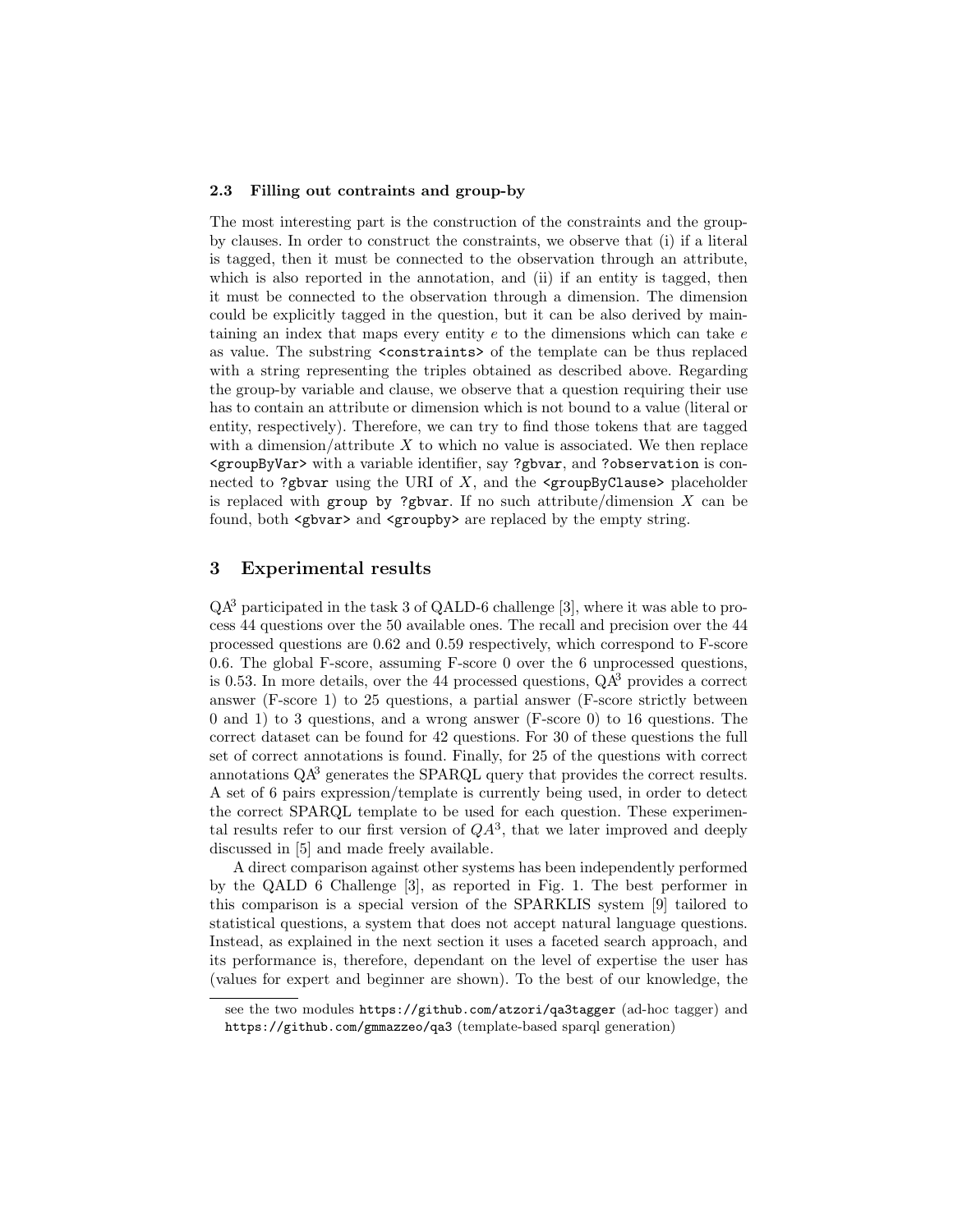| System                        | Processed Recall Precision |      |      | $_{\rm F1}$          | F1 Global |
|-------------------------------|----------------------------|------|------|----------------------|-----------|
|                               |                            |      |      | $ {\rm(processed)} $ | (overall) |
| SPARKLIS (used by an expert)  | 50                         | 0.94 | 0.96 | 0.95                 | 0.95      |
| SPARKLIS (used by a beginner) | 50                         | 0.76 | 0.88 | 0.82                 | 0.82      |
| QA3 (initial tuning)          | 44                         | 0.62 | 0.59 | 0.60                 | 0.53      |
| CubeOA                        | 49                         | 0.41 | 0.49 | 0.45                 | 0.44      |

<span id="page-6-1"></span>Fig. 1. Comparison against other QA systems, as reported by the QALD-6 independent competition

only two systems that answer free natural language questions over RDF cubes are CubeQA  $[12]$ , described in the next section, and our  $QA<sup>3</sup>$ . Compared to the state-of-the-art CubeQA, we get a remarkable improvement of  $0.62/0.41 = 51\%$ in recall,  $20\%$  in precision. This is in part given by the ability of  $QA^3$  to selfevaluate the confidence of a computed answer (thanks to the score measure of the tagger), and also by the good expressivity of the template/pattern system.

We also remark that F1 and F1 Global, i.e., the F1 measure computed over all questions (not only those for which the system provides an answer) are respectively 33% and 20% higher than those of CubeQA. These results show that QA<sup>3</sup> provides a sensible improvement over the state of the art.

In terms of running time, the most expensive part is performed by the search for the correct dataset. Our in-memory tagging algorithm takes about 100ms to annotate a question for a given dataset. Current version of  $QA^3$  takes therefore  $100ms*50 \approx 5s$  to check for the best candidate dataset and annotate the question with triples necessary to find and fill in the correct SPARQL query template (real times ranging from 2s to 7s). While reasonable, this exhaustive approach would not scale well in case of thousands of datasets. We consider current results very encouraging, and we plan to improve  $QA^3$  by using 1) a heuristic-based approach for the dataset search, 2) word embeddings for semantic relatedness instead of lemma-based term matching, and 3) a machine-learning approach for SPARQL template generation.

## <span id="page-6-0"></span>4 Conclusions

In this discussion paper we have presented  $QA^3$ , a system that can answer natural language questions about statistical data by finding the appropriate Linked-Spending [\[1\]](#page-7-2) dataset and computing a correct SPARQL query. It works on different kind of typical statistical questions. The system has been implemented, opensourced on GitHub and also freely available online at <http://qa3.link/>.

During the discussion, questions taken from the QALD-6 challenge [\[3\]](#page-7-7) will be lively employed, but the attendees will be also welcome to suggest other questions. Future work will explore the use of machine learning to generate the regex-like patterns and related privacy issues [\[17\]](#page-7-17) related with the use of statistical data.